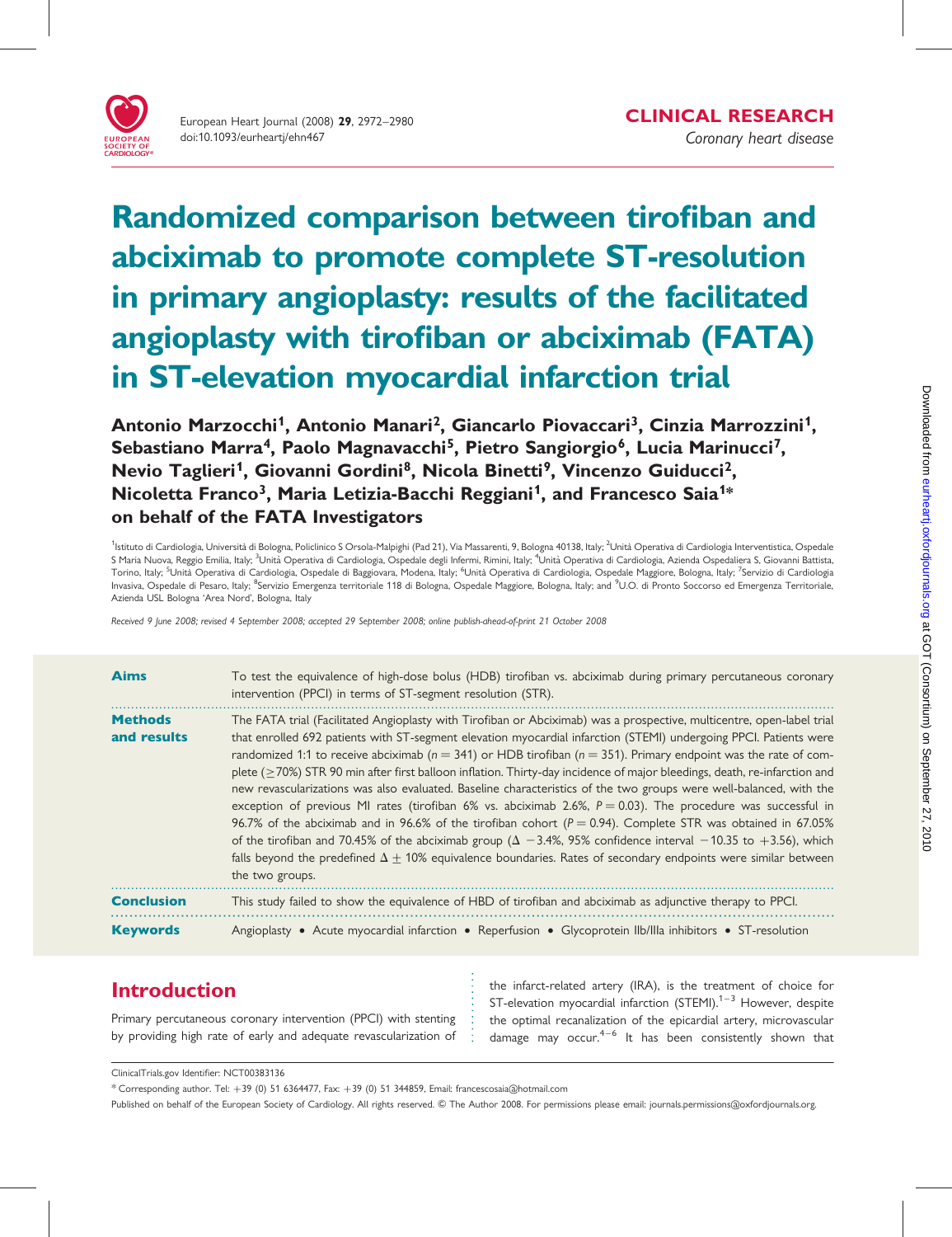microvascular impairment is associated with an adverse prognosis, even if good epicardial flow has been restored. Several invasive and non-invasive diagnostic tools have been proposed to evaluate the microvascular effects of recanalization of the IRA, though the simplest indirect method remains to be the criterion of ST-segment resolution (STR) on surface electrocardiogram. STR is a reliable marker of effective myocardial reperfusion and its analysis yields prognostic information distinct from that provided by coronary angiography. $7-10$ 

In order to improve myocardial tissue reperfusion, powerful platelet inhibition with glycoprotein (Gp) IIb/IIIa inhibitors has been proposed as adjunctive therapy to mechanical reperfusion during PPCI. Abciximab, a monoclonal antibody fragment Gp IIb/ IIIa inhibitor, ameliorates myocardial perfusion and left ventricular (LV) recovery after  $pPCl$ ,  $11,12$  thus improving both early and late clinical outcomes.<sup>13-16</sup>

Tirofiban, a small-molecule Gp IIb/IIIa inhibitor, has been largely investigated in the setting of acute coronary syndromes without ST-elevation.<sup>17,18</sup> In patients undergoing PCI, tirofiban reduces the incidence of early adverse ischaemic events.<sup>19</sup> Importantly however, in a head-to-head comparison with abciximab, tirofiban was associated with a higher rate of the composite endpoint of death, non-fatal myocardial infarction (MI) and urgent target vessel revascularization (TVR) at 30 days.<sup>20</sup> This unfavourable result was ascribed to the suboptimal platelet inhibition obtained with the standard low-dose bolus (10 µg/kg) regimen of tirofiban.<sup>21</sup> Subsequent dose-ranging studies showed that a HBD (25  $\mu$ g/kg) of tirofiban can achieve  $>$ 90% platelet aggregation inhibition 10 min after infusion,<sup>22</sup> which is comparable or even better than obtained with the standard dose of abciximab. $23$ 

The present study was designed to evaluate whether the HDB regimen of tirofiban has an equivalent effect to the standard dose of abciximab for patients undergoing PPCI in terms of effective myocardial tissue reperfusion, as measured by STR.

### **Methods**

#### Study design and population

The Facilitated Angioplasty with Tirofiban or Abciximab (FATA) study is a randomized controlled multicenter open-label trial in patients with STEMI undergoing PPCI. Patients were enrolled from November 2004 through August 2007. They were eligible for the study if all the following criteria were met: age  $>$  18 years, chest pain persisting more than 20 min associated with ST-segment elevation of at least 0.1 mV in two or more contiguous echocardiogram (ECG) leads, admission within 6 h from symptom-onset, release of written informed consent. Exclusion criteria were: complete left bundle branch block (LBBB), previous MI in the same territory, bleeding diathesis, administration of fibrinolytic agents for the current episode, postanoxic coma, known thrombocytopenia or leucopenia, severe hepatic dysfunction, known severe renal failure (serum creatinine  $>3$  mg/dL), known contraindication to aspirin, thienopyridines, or heparin, a limited life-expectancy  $(<1$ year), child-bearing potential, recent major surgery (within 3 months), uncontrolled hypertension, history of stroke within the previous 30 days, history of intracranial disease (aneurysm, arterovenous malformation), major trauma within the previous six weeks, oral anticoagulant therapy, participation in other studies in progress. There were no angiographic selection criteria. The study protocol complies with

the Declaration of Helsinki and was approved by the ethics committees of all participant centres.

#### Study protocol and randomization

All patients who met inclusion criteria received aspirin (250 mg i.v.) and a bolus of heparin (70 IU/kg) before the procedure and were randomly assigned 1:1 to treatment with either abciximab or tirofiban. Randomization was performed using a centralized computerized automatic system using short messaging service messages sent through ordinary mobile phones. Randomization schedule was generated by a standard automatic algorithm, without stratification, in blocks of 10 per centre. Study medication was administered as soon as possible after randomization either in the emergency ambulance, in the emergency room, or in the catheterization laboratory. Enrolment of a patient and randomization in the ambulance or in the emergency room had to be performed by a study investigator following a telephone conversation with the physician on-site, and after the diagnosis of STEMI had been confirmed by a cardiologist in the coronary care unit (with ECG transmission and telephone consultation). In all cases, study medication had to be administered before coronary angiography. Patients received either abciximab as a bolus of 0.25 mg/kg of body weight, followed by 12 h infusion of 0.125 µg/kg/min, or tirofiban as bolus of 25 µg/kg of body weight, followed by 18 h infusion of  $0.15 \mu g$ /kg/min. In the event of coronary obstruction or stenosis .50% at angiography, PPCI was performed and stent implantation was recommended. Revascularization of the IRA with PCI and stenting was always attempted, even when there was left main involvement and severe three-vessel disease. Decision to proceed with further revascularization procedures (either PCI or coronary artery bypass grafting) was demanded for subsequent evaluation. Cardiogenic shock at admission was defined as persistent systolic blood pressure <90 mmHg, or the need of inotropes or intra-aortic balloon pumping required to maintain blood pressure > 90 mmHg. The procedure was considered successful when a final residual stenosis  $<$  30% and TIMI flow 2 or 3 were achieved.

In case of stent placement, a bolus of clopidogrel 300 mg was administered orally during or immediately after the procedure, followed by 75 mg/day for at least 30 days, or ticlopidine 500 mg orally during or immediately after the procedure, followed by 250 mg twice a day for at least 30 days. All patients were advised to continue aspirin lifelong. Beta-blockers and angiotensin-converting enzyme-inhibitors were administered according to current guidelines, unless contraindicated.

In all patients, a 12-lead ECG was recorded at the time of the first medical contact and 90 min after the PCI. A standard two-dimensional echocardiogram was performed within 48 h in all patients. Creatine kinase (CK) and CKMB isoform values were assessed 8, 16, 24, and 48 h after the PCI procedure.

Follow-up data were prospectively collected from hospital records, and during outpatient clinic visits or telephone interviews performed at 30-day.

#### Endpoints and definitions

The primary endpoint was the rate of complete STR 90 min after first balloon inflation. The absolute level of ST-elevation was measured 20 ms after the end of QRS complex with the PR segment as reference baseline. Summed STE was calculated as follows: for anterior MI, the sum of ST-elevation in V1–V6, I, aVL; for inferior MI the sum of STE in leads II, III, aVF. STR was calculated as summed STR ( $\sum$ STR), i.e. the percentage reduction in the summed ST-elevation score between the pre- and the postprocedure ECG. STR was considered complete when  $\geq$ 70%. Patients with incomplete STR were further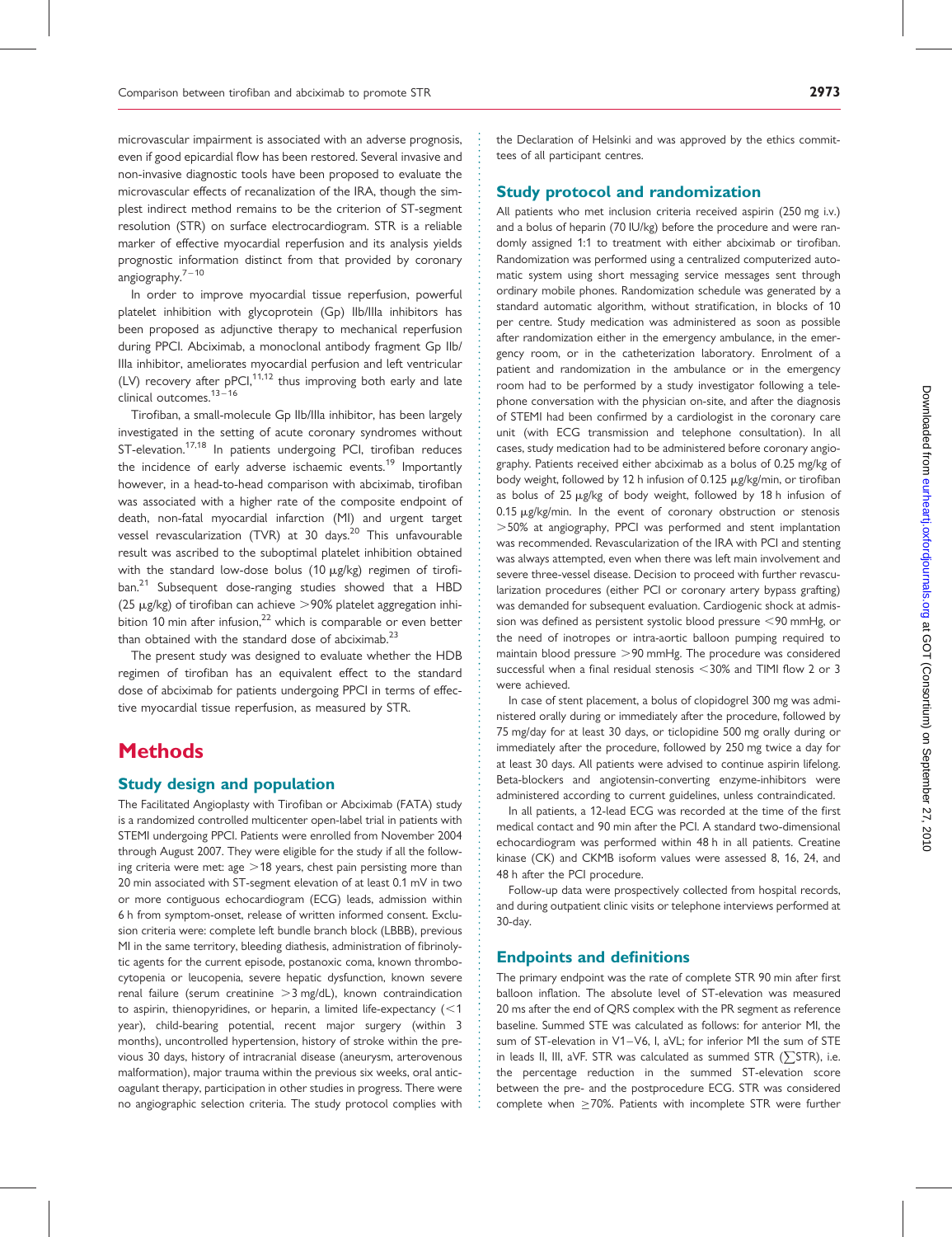divided in two subgroups: absent STR  $(<$  30%), and partial STR (30– 70%). All ECG assessments were done in a core laboratory by two skilled readers blinded to the treatment. In addition, as primary safety endpoint, we assessed the in-hospital incidence of major and minor bleedings. Major bleedings were defined by a combination of the Thrombolysis In Myocardial Infarction (TIMI) and Global Use of Strategies to Open Occluded Coronary Arteries (GUSTO) definitions:<sup>24</sup> requiring transfusion or surgery, reduction in haemoglobin of more than 5 g/dL, and intracranial haemorrhage. Minor bleedings were defined as local haematoma and any other clinically relevant bleeding that did not meet criteria for severity.

The clinical secondary endpoints comprised the incidence of death, re-infarction, and TVR at 30 days. Angiographic secondary endpoints were pre- and postprocedural TIMI flow 3 rates, and postprocedure myocardial blush grade,<sup>25</sup> and they were also assessed in a core laboratory by clinicians blinded to study treatment. Re-infarction was defined as the recurrence of typical clinical symptoms and new ECG changes with a new elevation of the CKMB levels  $>$ 2 times the upper limit of normal. TVR was defined any revascularization, either surgical or percutaneous, to treat the IRA. TVR was defined 'urgent' when performed within 24 h from the index procedure.

#### Statistical analysis

The primary hypothesis was that tirofiban would be equivalent to abciximab in achieving complete STR. Before starting the trial, we performed a pilot study on 100 unselected STEMI patients undergoing PPCI with abciximab, and we observed a 71% complete STR according

to our criterion of  $\geq 70\%$  STR at 90 min. On the basis of a 50% expected rate of complete STR in patients treated with PPCI without Gp IIb/IIIa inhibitors (51% in the Zwolle experience), $9$  the margin of clinical equivalence between the two drugs was fixed at  $\Delta$ (difference between rates of patients with  $STR$ ) + 10%. In fact, in order to meet the definition of equivalence, the boundaries of the 95% confidence interval (CI) for the comparison of tirofiban with abciximab had to be within  $\pm$  10%, consistent with the preservation of a difference of at least 50% of the effect of abciximab as compared with that of placebo.<sup>20</sup> Using the method described by Jones et  $al$ .<sup>26</sup> and assuming that the same proportion of patients with complete STR in both the study groups, 660 patients were required to have 80% power and  $\alpha = 0.05$ . Primary analysis was performed on an intention-to-treat basis, with the exclusion of patients in which the primary endpoint was not assessable (Figure 1). To account for possible cross-over, a per treatment analysis was also performed, following the indications of the International Conference on Harmonisation E9 (Statistical Principles for Clinical Trials), which stated that in equivalence study, both analyses play an equal role.<sup>27</sup>

Continuous variables are presented as means  $\pm$  SD and compared with Student's t-test. Categorical variables were expressed as counts and percentages, and  $\chi^2$  test was used for comparison. Time delays and  $\sum$ ST-elevation are presented as medians and compared with Mann–Whitney U test. To identify independent predictors of the primary endpoint we performed a multivariable logistic regression, using the following variables: age, gender, diabetes mellitus, hypertension, anterior location, pain onset-to-balloon, TIMI flow  $>0$  at first



Figure I Study flow. NSTEMI, non-ST-elevation acute myocardial infarction; LBBB, left bundle branch block; AIVT, accelerated idioventricular tachycardia.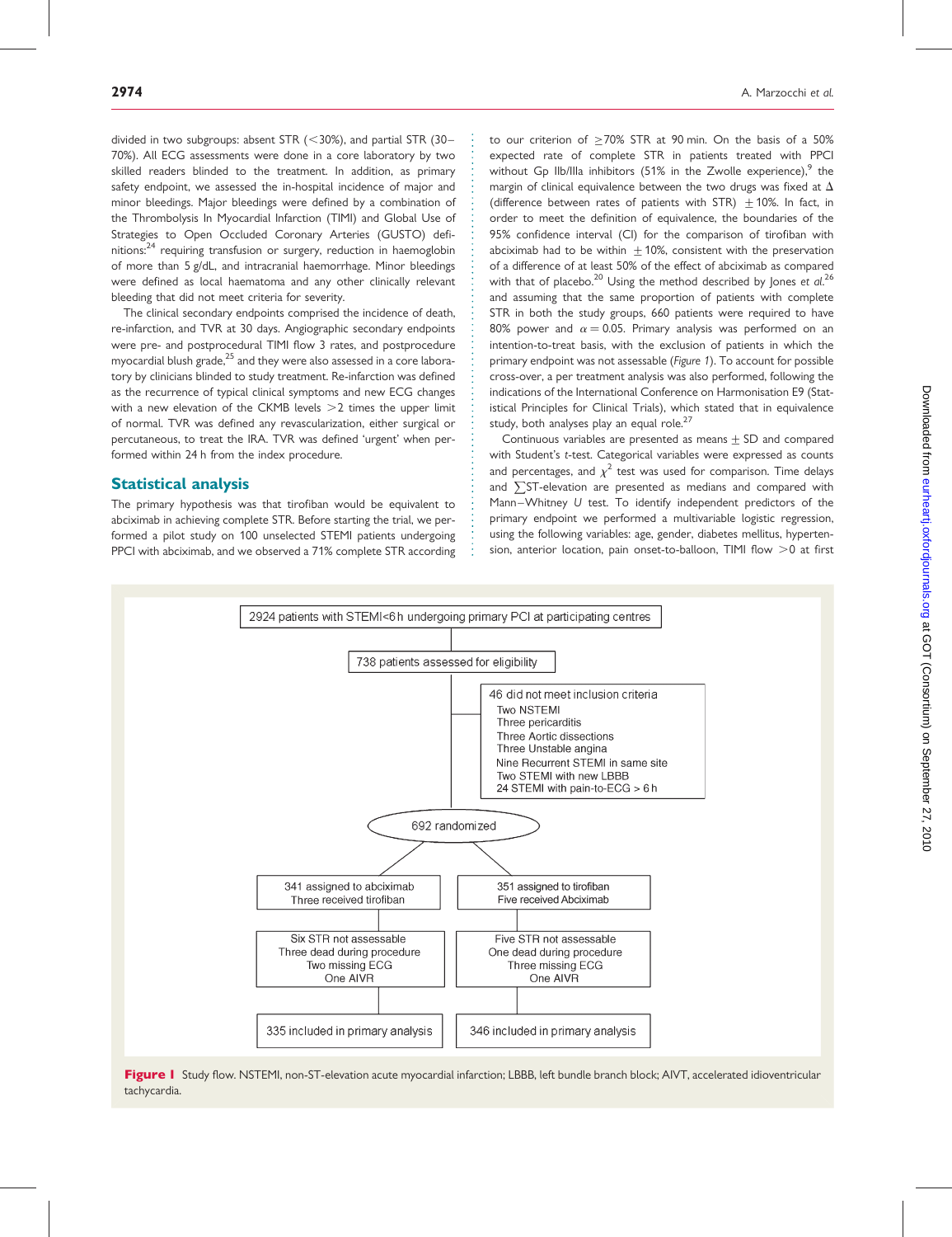angiography, study drug, previous MI, number of vessel disease, smoking status. All statistical tests were two-sided. A P-value $<$  0.05 was considered significant. All analyses were performed with the SPSS 15.0 software (SPSS Inc., Chicago, IL, USA).

## **Results**

During the study period, 738 patients were assessed for eligibility. Among them, 46 did not meet inclusion criteria and were therefore excluded, and 692 were randomized to study treatment (abciximab,  $n = 341$ ; tirofiban,  $n = 351$ ). Percentage of patients enrolled vs. overall number of STEMI patients undergoing PPCI within 6 h from symptom-onset at participating centres during the study period was 23.7% (range 7.1–42.6%). The flow of the study is shown in Figure 1. Baseline clinical, angiographic, and procedural characteristics are summarized in Table 1. As a result of randomization, only minor differences between study groups were observed. Specifically, the incidence of previous MI was higher in the tirofiban cohort (6% vs. 2.6%,  $P = 0.03$ ). Importantly, age, rates of diabetes mellitus, presentation with cardiogenic shock, anterior location, and multivessel disease were comparable between the abciximab and the tirofiban groups, as well as time-to-Gp IIb/IIIa inhibitor administration, time from administration of the drug-to-balloon, and overall ischaemic time (pain-to-balloon). TIMI 3 flow rate at first angiography was slightly higher, although not significantly, in tirofiban-treated patients (16.5% tirofiban vs. 13.5% abciximab). The procedure was successful in 96.7% of the abciximab and in 96.6% of the tirofiban cohort  $(P = 0.94)$ . Postprocedural LV ejection fraction was on average around 50% and similar in both the groups.

STR between baseline and 90 min ECG was evaluated in 681 patients (98.4%) (Figure 1). Overall, 67.05% of the patients treated with tirofiban met the primary endpoint of complete STR at 90 min when compared with 70.45% of the patients treated with abciximab ( $\Delta$  -3.4%, 95% CI -10.35 to +3.56), which is beyond the predefined equivalence threshold (Figures 2 and 3). A few patients did not receive the drug resulted from randomization and crossed-over to the other treatment group (three in the abciximab and five in the tirofiban group). Therefore, we also performed a per treatment analysis, which confirmed the results of the intention-to-treat analysis for 90 min complete STR (tirofiban 67.15%, abciximab 70.33%,  $\Delta$  -3.18%, 95% CI  $-10.13$  to  $+3.78$ ). In a post hoc confirmatory analysis, we assessed the rates of  $>50\%$  STR, which is an alternative criterion used by some authors to define effective microvascular reperfusion. With this threshold, the difference between the two study drugs appeared to be increased and statistically significant in favour of abciximab (tirofiban 76.59%, abciximab 84.78%,  $\Delta$  -8.19, 95% CI  $-14.08$  to  $-2.30$ ).

The clinical outcome is reported in Table 2. The primary safety endpoint was similar in both the groups (major bleeding 1.8% abciximab vs. 1.4% tirofiban,  $P = 0.73$ ). No significant differences were detected in terms of mortality, re-infarction, need for urgent or any revascularization both in-hospital and at 30-day follow-up.

At multivariable analysis (Table 3), the factors independently associated with complete STR were anterior MI, pain-to-balloon, baseline TIMI flow  $>$ 0, and hypertension.

# **Discussion**

This study failed to show the equivalence of HDB tirofiban when compared with standard abciximab to achieve complete STR in the setting of PPCI.

PPCI with stent implantation is considered the preferred reperfusion strategy for STEMI because it is associated with higher rates of successful IRA recanalization, a reduction of the progression of ischaemic myocardial damage and, most importantly, a reduction of mortality.<sup>1,2</sup> Administration of abciximab during PPCI is recommended by current guidelines (class  $\text{IIa}$ ),<sup>1,2</sup> based on the results of several studies showing enhanced microvascular protection and improved early and late clinical outcomes.<sup>11–16</sup> Tirofiban is a highly specific competitive inhibitor of the Gp IIb/IIIa complex with rapidly reversible pharmacodynamics and short plasma half-lives which has been proposed as a possible alternative to abciximab in STEMI patients undergoing PPCI.<sup>28</sup> Preliminary studies using a HBD of tirofiban demonstrated early platelet inhibition similar or even higher than abciximab.<sup>22,23</sup> Promising clinical results have also been reported to support this hypothesis, $2^9$ together with preliminary evidence of similar efficacy of HDB tirofiban compared with abciximab on LV recovery<sup>22</sup> and clinical outcomes.28 Tirofiban and eptifibatide, another small molecule and competitive inhibitor of the Gp IIb/IIIa, are mentioned in the American College of Cardiology/American Heart Association guidelines as possibly useful therapy to support PPCI for STEMI (Class IIb recommendation). $<sup>2</sup>$  The promising results of observa-</sup> tional studies<sup>22,30</sup> have provided the background for an increasing utilization of these two molecules during PPCI. In addition, the high cost of abciximab might have a substantial impact on financial resources, and alternative and less expensive treatment are certainly appealing for the medical community and the health-care administrators. In fact, at current market prices, treatment with tirofiban and eptifibatide would cost around one-third of treatment with abciximab. Unfortunately, the results of our study do not allow drawing definitive conclusions. Several randomized trials and observational studies have consistently shown a strong relationship between STR, LV recovery, and short- and long-term mortality.<sup>6,7,9,10,31,32</sup> However, the absolute difference in rates of complete STR observed between abciximab and tirofiban in the FATA trial was indeed quite small (3.4%), and the question whether this could translate into a different clinical benefit is legitimate. Indeed, residual ST-segment elevation, another important predictor of outcome, as a continuous variable was not different between the groups. A further note of caution should be raised after the recent publication of the results of the Multicentre Evaluation of Single High-Dose Bolus Tirofiban vs. Abciximab With Sirolimus-Eluting Stent or Bare Metal Stent in Acute Myocardial Infarction Study (MULTISTRATEGY).<sup>33</sup> In a very similar group of patients, this study showed that HDB tirofiban compared with abciximab was associated with non-inferior STR  $( \geq 50\%)$  at 90 min following coronary intervention (83.6% abciximab vs. 85.3% tirofiban; RR 1.020, 95% CI 0.958–1.086). On the other hand, the equivalence boundaries of our study were broad enough ( $\pm$ 10%) to allow good likelihood of proving the primary hypothesis to be true. Besides, the difference between the study drugs was enhanced by considering 50% STR as cut-off value for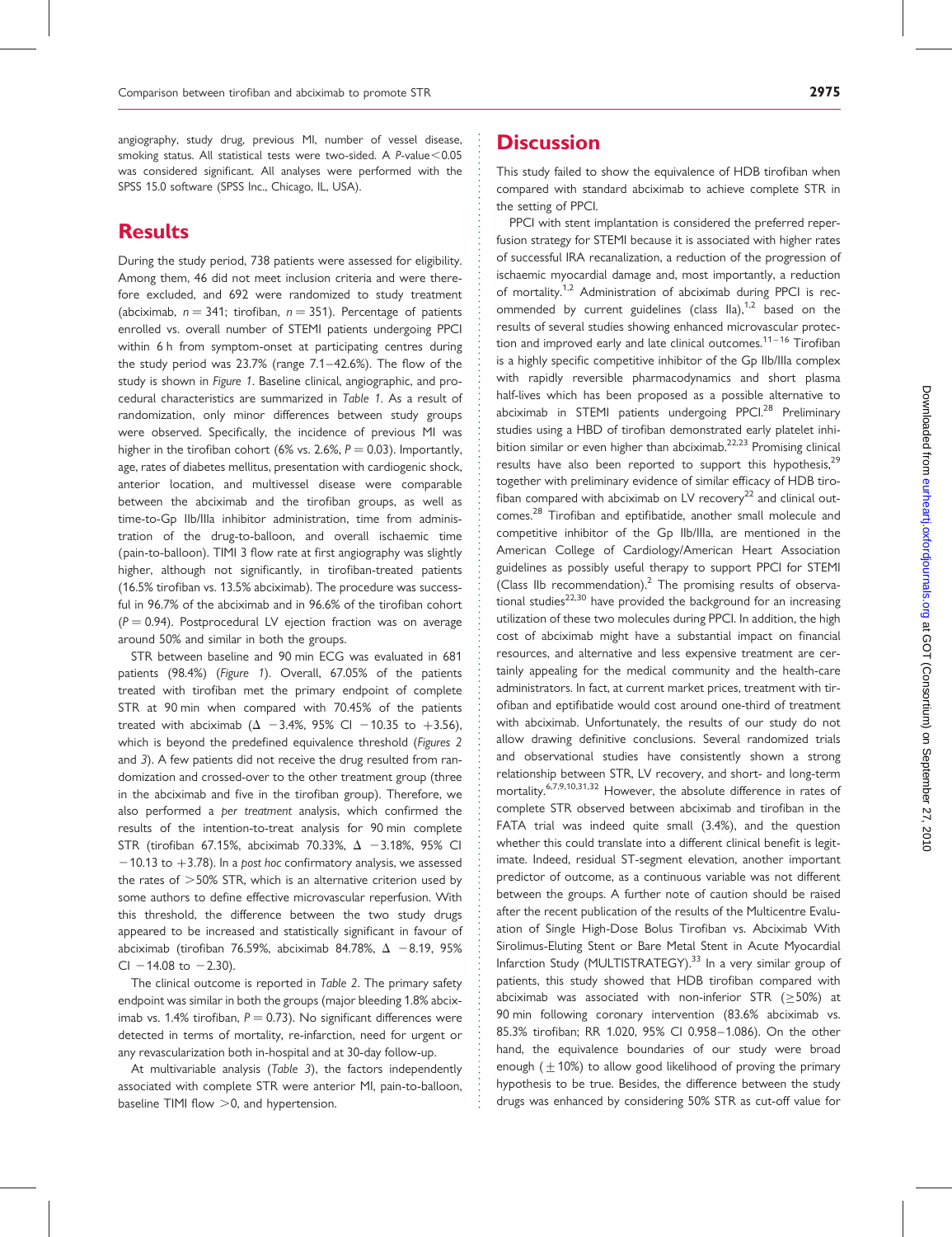| <b>Table 1</b> Cunical, anglographic, and procedural characteristics |                         |                         |           |
|----------------------------------------------------------------------|-------------------------|-------------------------|-----------|
|                                                                      | Abciximab ( $n = 341$ ) | Tirofiban ( $n = 351$ ) | P         |
| Age (years) (Mean $\pm$ SD)                                          | 63.4(12.5)              | 65.0 (12.7)             | 0.49      |
| Male gender                                                          | 269 (78.9)              | 252 (71.8)              | 0.03      |
|                                                                      |                         |                         |           |
| Risk factors                                                         |                         |                         |           |
| Hypertension                                                         | 180 (52.8)              | 204 (58.1)              | 0.16      |
| <b>Diabetes</b>                                                      | 59 (17.3)               | 66 (18.8)               | 0.61      |
| Hypercholesterolaemia                                                | 154 (45.2)              | 173 (49.3)              | 0.28      |
| Smoking status                                                       |                         |                         |           |
| Current                                                              | 147(43.1)               | 127(36.2)               | 0.09      |
| Previous $(>1$ month)                                                | 81 (23.8)               | 81(23.1)                |           |
| Never smoked                                                         | 113(33.1)               | 143 (40.7)              |           |
| Family history of CAD                                                | 105 (30.8)              | 99 (28.2)               | 0.45      |
| Prior myocardial infarction                                          | 9(2.6)                  | 21(6.0)                 | 0.03      |
| Prior coronary artery bypass graft                                   | 1(0.3)                  | 4(1.1)                  | 0.19      |
| Prior percutaneous coronary intervention                             | 13(3.8)                 | 18(5.1)                 | 0.40      |
| Anterior acute myocardial infarction                                 | 158 (46.3)              | 163 (46.4)              | 0.99      |
| Cardiogenic shock                                                    | 14(4.1)                 | 14(4.0)                 | 0.94      |
| Killip class                                                         |                         |                         |           |
|                                                                      | 289 (84.7)              | 294 (83.8)              | 0.49      |
| Ш                                                                    | 30(8.8)                 | 39 (11.1)               |           |
| Ш                                                                    | 8(2.3)                  | 4(1.1)                  |           |
| $\mathsf{I}\mathsf{V}$                                               | 14(4.1)                 | 14(4.0)                 |           |
|                                                                      |                         |                         |           |
| Infarct-related artery                                               |                         |                         |           |
| No obstructive lesions                                               | 7(2.1)                  | 5(1.4)                  | 0.80      |
| Right                                                                | 132 (38.5)              | 143 (40.7)              |           |
| Left circumflex                                                      | 43 (12.6)               | 42 (12.0)               |           |
| Left anterior descending                                             | 157 (46.0)              | 158 (45.0)              |           |
| Left main                                                            | 1(0.3)                  | 3(0.9)                  |           |
| Multivessel disease                                                  |                         |                         |           |
| 2                                                                    | 124 (36.4)              | 130 (37.0)              | 0.72      |
| 3                                                                    | 59 (17.3)               | 70 (19.9)               |           |
| Left main disease                                                    | 4(1.2)                  | 4(1.1)                  | 0.97      |
| Time intervals (min)*                                                |                         |                         |           |
| Pain-to-ECG                                                          | $80(45 - 125)$          | 74 (46-130)             | 0.8       |
| Pain-to-study drug                                                   | 125 (90-190)            | $121(86 - 190)$         | 0.99      |
| Pain-to-balloon                                                      | $160(115-220)$          | 153 (118-226)           | 0.98      |
| ECG-to-study drug                                                    | $40(24.5-63)$           | $40(23-61)$             | 0.90      |
| ECG-to-balloon                                                       | $71(53-97)$             | $70(53-93)$             | 0.97      |
| Study drug-to-angiography                                            | $13(4-35)$              | $12(4-32)$              | 0.68      |
| Study drug-to-balloon                                                | $25(12.5-45)$           | $25(12-45)$             | 0.71      |
| Radial access                                                        | 76 (22.3)               | 83 (23.6)               | 0.67      |
| Infarct-related artery stenting                                      | 308 (90.3)              | 307 (87.5)              | 0.23      |
| No percutaneous coronary intervention                                | 12(3.5)                 | 8(2.3)                  | 0.19      |
|                                                                      |                         |                         |           |
| Preprocedure TIMI flow grade<br>$\mathbf 0$                          |                         |                         |           |
| 1                                                                    | 206 (60.4)              | 212(60.4)               | 0.47      |
| $\mathbf{2}$                                                         | 38 (11.1)<br>51 (15.0)  | 29(8.3)<br>52 (14.8)    |           |
| 3                                                                    | 46 (13.5)               | 58 (16.5)               |           |
|                                                                      |                         |                         |           |
|                                                                      |                         |                         | Continued |

 $Table 1$  Clinical, angiographic, and procedural ch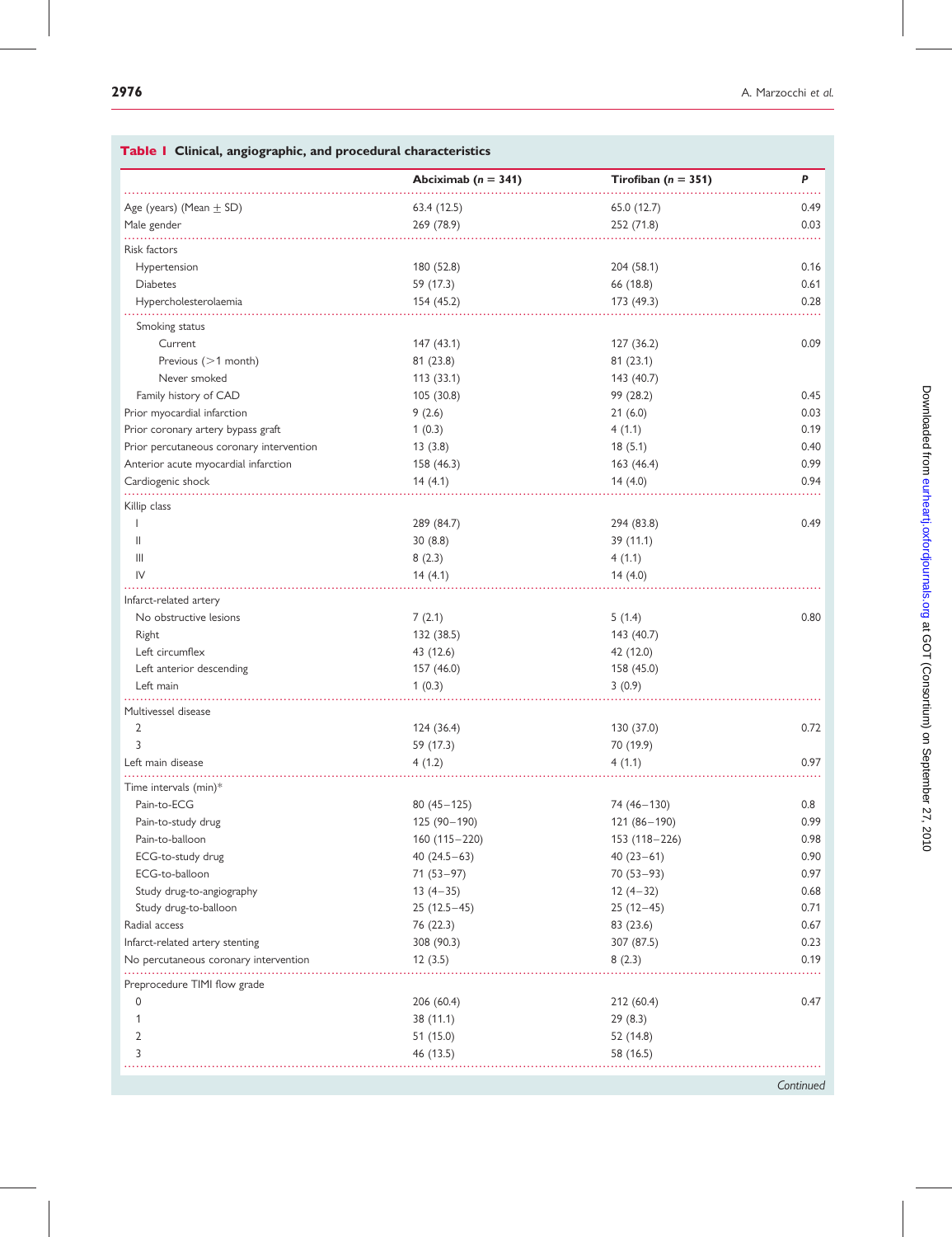#### Table 1 Continued

|                                                      | Abciximab ( $n = 341$ ) | Tirofiban ( $n = 351$ ) | P    |
|------------------------------------------------------|-------------------------|-------------------------|------|
| Postprocedure TIMI flow grade                        |                         |                         |      |
| 0                                                    | 4(1.2)                  | 8(2.3)                  | 0.42 |
|                                                      | 7(2.1)                  | 4(1.1)                  |      |
|                                                      | 26(7.6)                 | 21(6)                   |      |
|                                                      | 304 (89.1)              | 318 (90.6)              |      |
| Peak CK-MB, $IU + SD$                                | $220 + 206$             | $226 + 219$             | 0.7  |
| Left ventricular ejection fraction $(\%)$ , $\pm$ SD | $50.3 + 10.4$           | $49.7 + 10.3$           | 0.72 |
| MBG, no. $(\%)^{\dagger}$                            |                         |                         |      |
| 0                                                    | 50 (19.9)               | 58 (21.9)               | 0.39 |
|                                                      | 26(10.3)                | 29 (10.9)               |      |
|                                                      | 61(24.3)                | 47 (17.7)               |      |
|                                                      | 114(45.4)               | 131 (49.4)              |      |
| Preprocedure $\sum$ ST-elevation (mm)*               | $8.5(5.5 - 12.5)$       | $8.0(5.0-13.6)$         | 0.31 |
| Postprocedure, $\sum$ ST-elevation (mm)*             | $1.5(0.0-3.5)$          | $1.5(0.0-4.5)$          | 0.93 |

Data are expressed as n (%) unless otherwise indicated.

\*Median (IQR).

<sup>†</sup>MBG not assessable in 176 patients (90 in the abciximab and 86 in the tirofiban group,  $P =$  ns).



Figure 2 Primary endpoint: absolute difference and 95% confidence interval in the rates of complete ST-segment resolution between abciximab and tirofiban at the intention-to-treat analysis. Result of the per-treatment analysis is also illustrated. The prespecified equivalence boundary is reported on top of the figure.

good reperfusion. The reason for these conflicting results is unclear, and this highlights once again that clinical trials with surrogate endpoints can be very important to generate hypothesis, but they cannot replace clinical trials powered to detect clinical differences between different therapeutic options.

# Limitations

In the FATA trial, administration of study drug was not blind. However, it is extremely unlikely that the subsequent in-lab treatment of patients differed as a result of knowledge of the assigned drug, and evaluation of the primary endpoint was performed blindly in a core laboratory. Secondly, although patients were assigned on a randomized basis, some imbalance in the distribution of the characteristics such as proportion of patients with prior MI, smoking status, and female gender may have influenced the results, considering a narrow difference in the primary endpoint. However, results of the multivariable analysis did not show these factors to be among the independent predictors of the primary endpoint in our study, thus corroborating the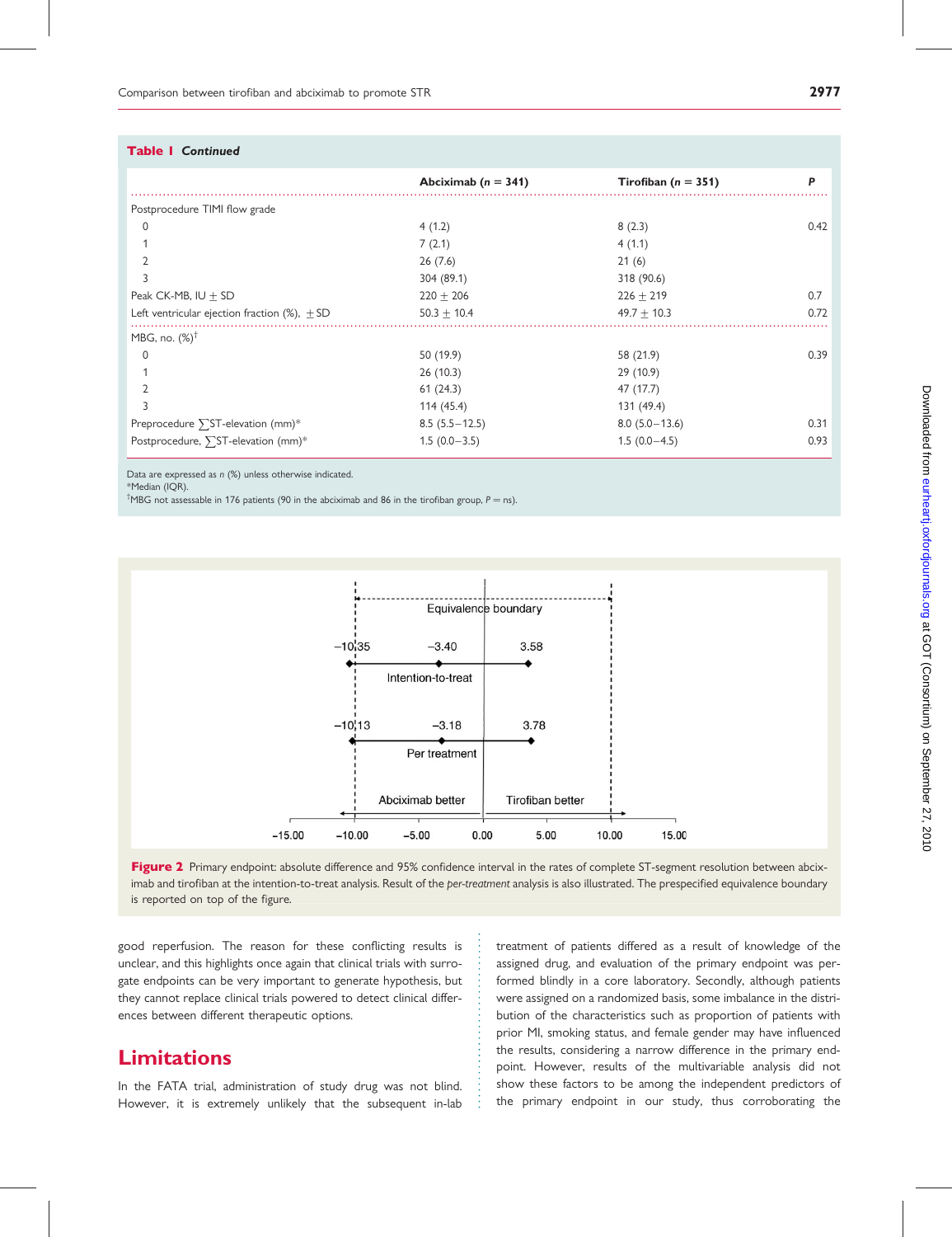

**Figure 3** Rates of complete ( $\geq$ 70%), partial (30–70%), and absent (<30%) ST-segment resolution 90 min after primary angioplasty in both the study groups.

|                                           | <b>Abciximab</b><br>$(n = 341)$ | Tirofiban<br>$(n = 351)$ | P    |
|-------------------------------------------|---------------------------------|--------------------------|------|
| In-hospital events                        | 6(1.8)                          | 8(2.3)                   | 0.63 |
| Death                                     | 5(1.5)                          | 4(1.1)                   | 0.70 |
| Re-infarction                             | 1(0.3)                          | 2(0.6)                   | 0.58 |
| Urgent target vessel<br>revascularization | 0                               | 1(0.3)                   | 0.32 |
| In-hospital major<br>bleeding             | 6(1.8)                          | 5(1.4)                   | 0.73 |
| Intra-cranial<br>haemorrhage              | $\Omega$                        | $\mathbf{0}$             |      |
| Local, no.                                | 2(0.6)                          | 1(0.3)                   |      |
| Other, no.                                | 4(1.2)                          | 4(1.1)                   |      |
| In-hospital minor<br>bleeding             | 4(1.2)                          | 1(0.3)                   | 0.17 |
| 30-day events                             | 6(1.8)                          | 10(2.8)                  | 0.34 |
| Death                                     | 5(1.5)                          | 7(2.0)                   | 0.60 |
| Re-infarction                             | 1(0.3)                          | 2(0.6)                   | 0.58 |
| Target vessel<br>revascularization        | 0                               | 3(0.8)                   | 0.09 |

Data are expressed as  $n$  (%) unless otherwise indicated.

reliability of our findings. Finally, rates of short-term mortality and bleeding complications were quite low when compared with most of those reported in the medical literature. Noteworthily, radial

#### Table 3 Logistic regression: predictors of complete ST-segment resolution

|                                              | OR    | 95% CI          | P-value  |
|----------------------------------------------|-------|-----------------|----------|
|                                              |       |                 |          |
| Anterior myocardial infarction               | 0.371 | $0.260 - 0.529$ | < 0.0001 |
| Pain-to-balloon (each increment<br>minute)   | 0.998 | 0.996-1.000     | 0.040    |
| Preprocedural TIMI grade flow<br>$>$ $\circ$ | 1.643 | 1.139 - 2.369   | 0.008    |
| Hypertension                                 | 0.618 | $0.42 - 0.897$  | 0.011    |
| Age (each increment year)                    | 0.999 | $0.982 - 1.015$ | 0.870    |
| Male gender                                  | 0.904 | $0.583 - 1.403$ | 0.652    |
| <b>Diabetes</b>                              | 1.210 | $0.764 - 1.917$ | 0.416    |
| Abciximab                                    | 1.145 | $0.807 - 1.624$ | 0.449    |
| Current smokers                              | 1.384 | $0.923 - 2.075$ | 0.116    |
| Prior myocardial infarction                  | 0.793 | $0.346 - 1.818$ | 0.583    |
| Number of vessel diseased                    | 0.996 | 0.782-1.268     | 0.971    |

approach was used in a good proportion of patients. Low-mortality rates could be ascribed to an evident, though not planned, patient selection. Despite the broad inclusion criteria, in fact, it remains quite difficult to collect written informed consent in an emergency scenario. Besides, some operators could be less willing to screen and enrol very seriously ill patients in clinical trials. Perhaps, most importantly, routine administration of abciximab in the ambulance had previously been implemented in all participating centres, and several patients had already received abciximab before being evaluated for eligibility. The number of patients who were not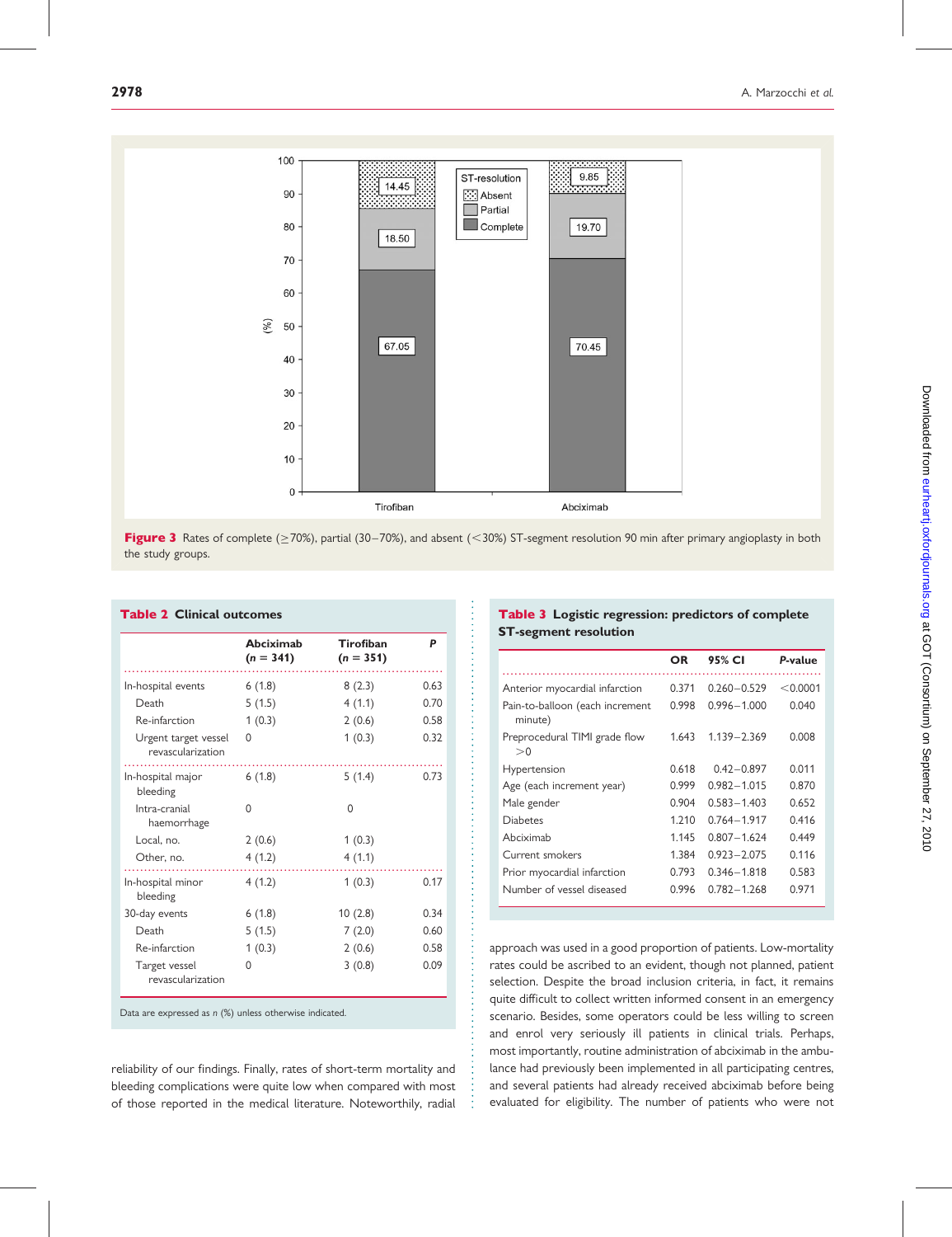even screened confirmed the former hypotheses (Figure 1). However, it should be highlighted that all participating centres are high-volume catheterization laboratories with good territorial networks for STEMI, as showed by the relatively short total ischaemic time  $(<$ 3 h) in both groups (Table 1). This is reflected also in a very short time from study drug to angiography (13 min), suggesting that in most of the cases administration was done in the catheterization laboratory or in ambulances enabled to ECG transmission and direct transportation of the patient in the catheterization laboratory (bypassing the emergency room and the coronary care unit). $34$  In this perspective, the FATA cannot be considered a study on facilitation of PCI.

## **Conclusion**

This trial failed to demonstrate the equivalence of HBD tirofiban and abciximab as adjunctive therapy to primary PCI for achieving effective microvascular reperfusion as measured by the incidence of complete STR. Further investigation is necessary to assess whether the small difference of STR observed between the two study drugs could have a sizeable impact on LV recovery and clinical outcomes, although it seems quite unlikely.

#### Acknowledgements

We are indebted to Anna Schembari for monitoring data quality. Schembari received a research grant from the Institute of Cardiology, University of Bologna.

#### Funding

The FATA trial was a spontaneous, non-company promoted study almost entirely funded by each participating centre and from the Fondazione Fanti-Melloni, a charitable institution linked to the University of Bologna. The study was partially supported by a research grant from Merck & Co. Inc. The company had no role in the study design, analysis, and interpretation of the data, or the drafting or revision of the final manuscript.

Conflict of interest: none declared.

## Appendix

#### The FATA Trial Investigators

Principal Investigators: Antonio Marzocchi, Antonio Manari, Giancarlo Piovaccari.

Clinical Management: Cinzia Marrozzini.

Steering Committee: Antonio Marzocchi, Antonio Manari, Giancarlo Piovaccari, Giovanni Gordini, Nicola Binetti, Pietro Sangiorgio.

Writing Committee: Francesco Saia, Antonio Marzocchi, Antonio Manari, Giancarlo Piovaccari, Cinzia Marrozzini, Nevio Taglieri.

Data monitoring: Barbara Petri.

ECG core laboratory: Nevio Taglieri, Valentina Ovi.

Angiographic core laboratory: Nevio Taglieri, Simona Silenzi, Santo Virzı`.

Statistical analysis: Maria Letizia Bacchi-Reggiani, Anna Schembari, Paolo Guastaroba.

Participating Centers and Physicians: Istituto di Cardiologia, Policlinico S. Orsola-Malpighi, Bologna: Antonio Marzocchi, Cinzia Marrozzini, Paolo Ortolani, Tullio Palmerini, Francesco Saia, Nevio Taglieri, Simona Silenzi, Santo Virzì, Angelo Branzi. Unità Operativa di Cardiologia

Interventistica, Ospedale S. Maria Nuova, Reggio Emilia: Antonio Manari, Vincenzo Guiducci, Paola Giacometti, Gianluca Pignatelli, Umberto Guiducci. Unità Operativa di Cardiologia, Ospedale degli Infermi, Rimini: Giancarlo Piovaccari, Andrea Santarelli, Nicoletta Franco, Domenico Santoro, Samuela Carigi. Unità Oberativa di Cardiologia, Ospedale Molinette, Torino: Sebastiano Marra, Federico Conrotto, Paolo Scacciatella. Unita` Operativa di Cardiologia, Ospedale di Baggiovara, Modena: Stefano Tondi, Paolo Magnavacchi, Giandomenico Tosoni, Giulietto Romeo Zennaro. Unità Operativa di Cardiologia, Ospedale Maggiore, Bologna: Pietro Sangiorgio, Gianni Casella, Andrea Rubboli, Giampiero Nobile, Giuseppe Di Pasquale. Servizio di Cardiologia Invasiva, Ospedale di Pesaro: Giorgio Binetti, Lucia Uguccioni, Lucia Marinucci.

#### **References**

- 1. Van de Werf F, Ardissino D, Betriu A, Cokkinos DV, Falk E, Fox KA, Julian D, Lengyel M, Neumann FJ, Ruzyllo W, Thygesen C, Underwood SR, Vahanian A, Verheugt FW, Wijns W. Management of acute myocardial infarction in patients presenting with ST-segment elevation. The Task Force on the Management of Acute Myocardial Infarction of the European Society of Cardiology. Eur Heart J 2003;24:28–66.
- 2. Antman EM, Anbe DT, Armstrong PW, Bates ER, Green LA, Hand M, Hochman JS, Krumholz HM, Kushner FG, Lamas GA, Mullany CJ, Ornato JP, Pearle DL, Sloan MA, Smith SC Jr, Alpert JS, Anderson JL, Faxon DP, Fuster V, Gibbons RJ, Gregoratos G, Halperin JL, Hiratzka LF, Hunt SA, Jacobs AK, Ornato JP. ACC/AHA guidelines for the management of patients with ST-elevation myocardial infarction. A report of the American College of Cardiology/American Heart Association Task Force on Practice Guidelines (Committee to Revise the 1999 Guidelines for the Management of patients with acute myocardial infarction). J Am Coll Cardiol 2004;44:E1-E211.
- 3. Keeley EC, Boura JA, Grines CL. Primary angioplasty versus intravenous thrombolytic therapy for acute myocardial infarction: a quantitative review of 23 randomised trials. Lancet 2003;361:13-20.
- 4. Kloner RA, Ganote CE, Jennings RB. The 'no-reflow' phenomenon after temporary coronary occlusion in the dog. J Clin Invest 1974;54:1496-1508.
- 5. Ito H, Maruyama A, Iwakura K, Takiuchi S, Masuyama T, Hori M, Higashino Y, Fujii K, Minamino T. Clinical implications of the 'no reflow' phenomenon. A predictor of complications and left ventricular remodeling in reperfused anterior wall myocardial infarction. Circulation 1996;93:223-228.
- 6. Ito H, Tomooka T, Sakai N, Yu H, Higashino Y, Fujii K, Masuyama T, Kitabatake A, Minamino T. Lack of myocardial perfusion immediately after successful thrombolysis. A predictor of poor recovery of left ventricular function in anterior myocardial infarction. Circulation 1992;85:1699–1705.
- 7. Schroder R, Dissmann R, Bruggemann T, Wegscheider K, Linderer T, Tebbe U, Neuhaus KL. Extent of early ST segment elevation resolution: a simple but strong predictor of outcome in patients with acute myocardial infarction. J Am Coll Cardiol 1994;24:384–391.
- 8. de Lemos JA, Braunwald E. ST segment resolution as a tool for assessing the efficacy of reperfusion therapy. J Am Coll Cardiol 2001;38:1283-1294
- 9. van 't Hof AW, Liem A, de Boer MJ, Zijlstra F. Clinical value of 12-lead electrocardiogram after successful reperfusion therapy for acute myocardial infarction. Zwolle Myocardial infarction Study Group. Lancet 1997;350:615–619.
- 10. Claeys MJ, Bosmans J, Veenstra L, Jorens P, De Raedt H, Vrints CJ. Determinants and prognostic implications of persistent ST-segment elevation after primary angioplasty for acute myocardial infarction: importance of microvascular reperfusion injury on clinical outcome. Circulation 1999;99:1972-1977.
- 11. Neumann FJ, Blasini R, Schmitt C, Alt E, Dirschinger J, Gawaz M, Kastrati A, Schomig A. Effect of glycoprotein IIb/IIIa receptor blockade on recovery of coronary flow and left ventricular function after the placement of coronary-artery stents in acute myocardial infarction. Circulation 1998;98:2695-2701.
- 12. Petronio AS, Rovai D, Musumeci G, Baglini R, Nardi C, Limbruno U, Palagi C, Volterrani D, Mariani M. Effects of abciximab on microvascular integrity and left ventricular functional recovery in patients with acute infarction treated by rimary coronary angioplasty. Eur Heart J 2003;24:67-76.
- 13. Montalescot G, Barragan P, Wittenberg O, Ecollan P, Elhadad S, Villain P, Boulenc JM, Morice MC, Maillard L, Pansieri M, Choussat R, Pinton P. Platelet glycoprotein IIb/IIIa inhibition with coronary stenting for acute myocardial infarction. N Engl J Med 2001;344:1895–1903.
- 14. Antoniucci D, Migliorini A, Parodi G, Valenti R, Rodriguez A, Hempel A, Memisha G, Santoro GM. Abciximab-supported infarct artery stent implantation for acute myocardial infarction and long-term survival: a prospective, multicenter, randomized trial comparing infarct artery stenting plus abciximab with stenting alone. Circulation 2004;109:1704–1706.